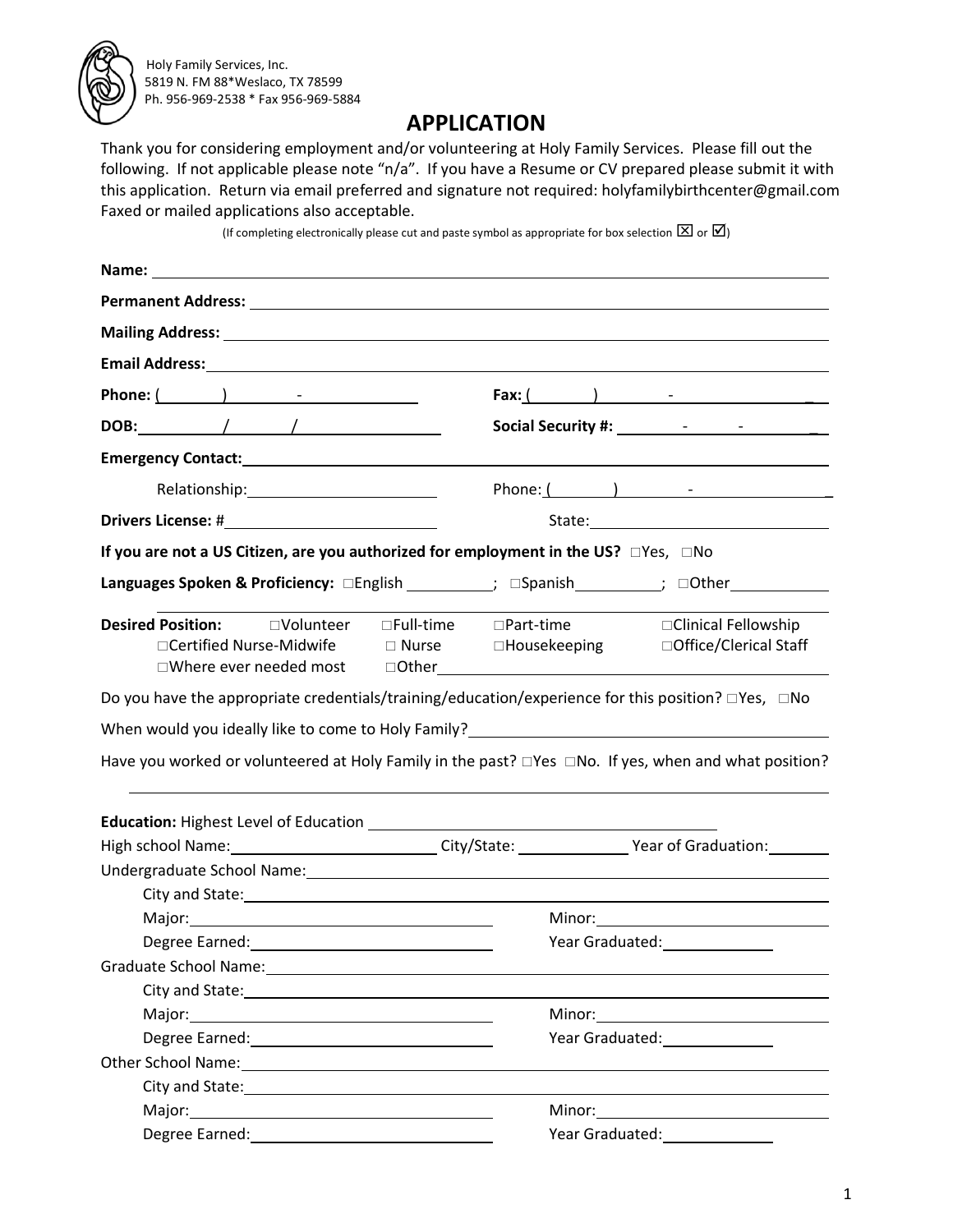| <b>Former Employment:</b><br>List in chronologic order starting with the most recent or current |                                                                                                                                                                                                                                |
|-------------------------------------------------------------------------------------------------|--------------------------------------------------------------------------------------------------------------------------------------------------------------------------------------------------------------------------------|
|                                                                                                 |                                                                                                                                                                                                                                |
|                                                                                                 |                                                                                                                                                                                                                                |
|                                                                                                 |                                                                                                                                                                                                                                |
|                                                                                                 | Mailing Address: 1988 and 2008 and 2008 and 2008 and 2008 and 2008 and 2008 and 2008 and 2008 and 2008 and 200                                                                                                                 |
|                                                                                                 |                                                                                                                                                                                                                                |
|                                                                                                 |                                                                                                                                                                                                                                |
|                                                                                                 |                                                                                                                                                                                                                                |
|                                                                                                 |                                                                                                                                                                                                                                |
|                                                                                                 |                                                                                                                                                                                                                                |
|                                                                                                 | Name of Employer: Name of Employer and American control of the American Control of the American Control of the                                                                                                                 |
|                                                                                                 |                                                                                                                                                                                                                                |
|                                                                                                 |                                                                                                                                                                                                                                |
|                                                                                                 |                                                                                                                                                                                                                                |
|                                                                                                 |                                                                                                                                                                                                                                |
|                                                                                                 |                                                                                                                                                                                                                                |
|                                                                                                 | May we contact this employer? $\square$ Yes, $\square$ No. If no please explain:                                                                                                                                               |
|                                                                                                 |                                                                                                                                                                                                                                |
|                                                                                                 |                                                                                                                                                                                                                                |
|                                                                                                 |                                                                                                                                                                                                                                |
|                                                                                                 |                                                                                                                                                                                                                                |
|                                                                                                 | Contact Email Address: Note and American control of the series of the series of the series of the series of the series of the series of the series of the series of the series of the series of the series of the series of th |

**References:** Include at least, one person you have worked with and one of the same profession that you are applying for. If you are a new Nursing or CNM graduate you may include a faculty member

| Name: Name and the second contract of the second contract of the second contract of the second contract of the second contract of the second contract of the second contract of the second contract of the second contract of |                  |                   |  |
|-------------------------------------------------------------------------------------------------------------------------------------------------------------------------------------------------------------------------------|------------------|-------------------|--|
|                                                                                                                                                                                                                               |                  |                   |  |
|                                                                                                                                                                                                                               |                  |                   |  |
|                                                                                                                                                                                                                               |                  | Fax: $($ $)$ $ -$ |  |
|                                                                                                                                                                                                                               |                  |                   |  |
|                                                                                                                                                                                                                               |                  |                   |  |
|                                                                                                                                                                                                                               |                  |                   |  |
| Phone: $($ $)$ $-$                                                                                                                                                                                                            | Fax: $($ and $)$ |                   |  |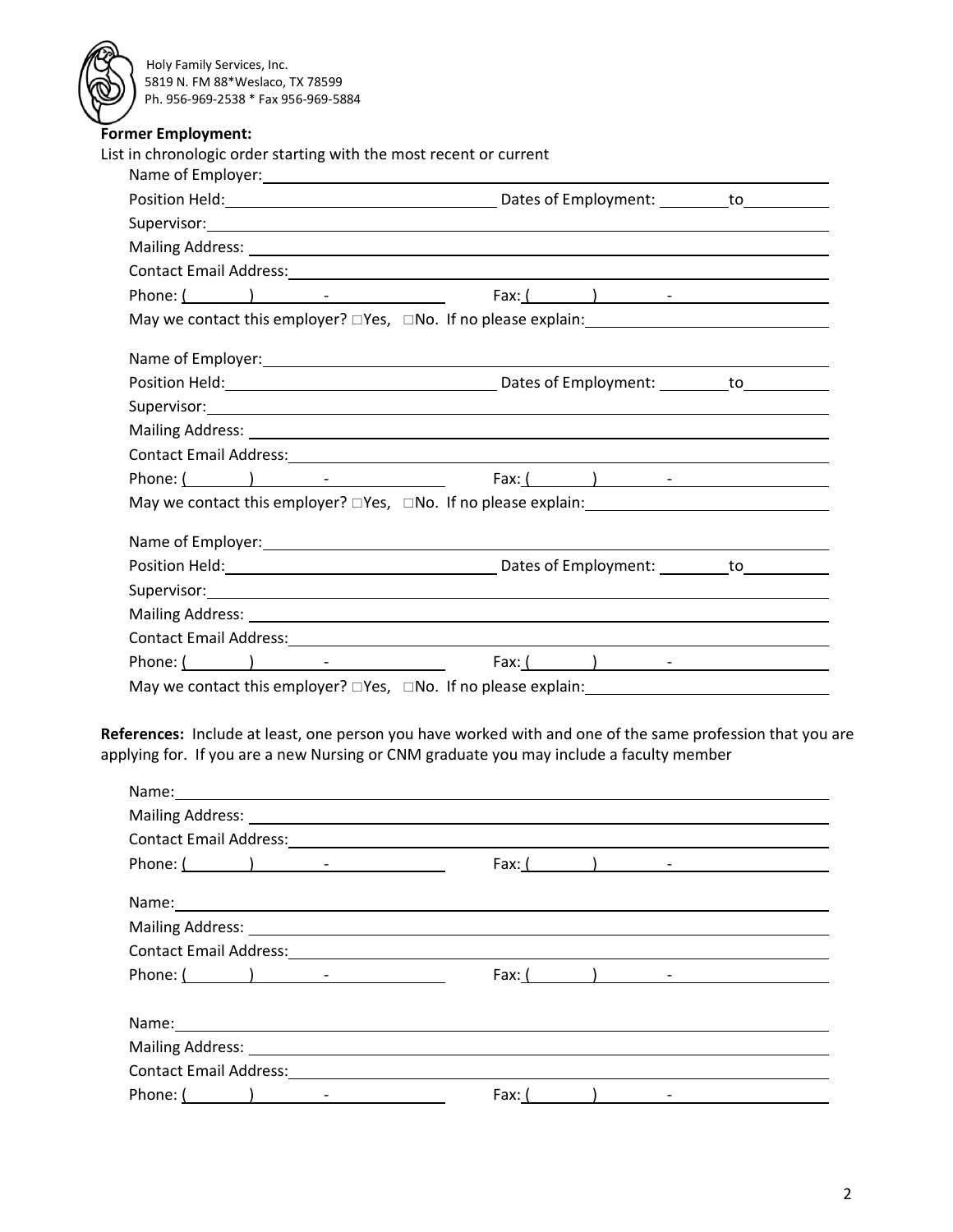

**Brief statement as to why you are interested in working/volunteering at Holy Family Services.**

**Do you have any particular skills/talents/education other than what was previously noted that you are willing to share with us?** For example - experience in the following areas or professions: grant writing, translating written documents, childbirth educator, electrician, construction, plumbing, painting, medical office work (billing/coding) etc.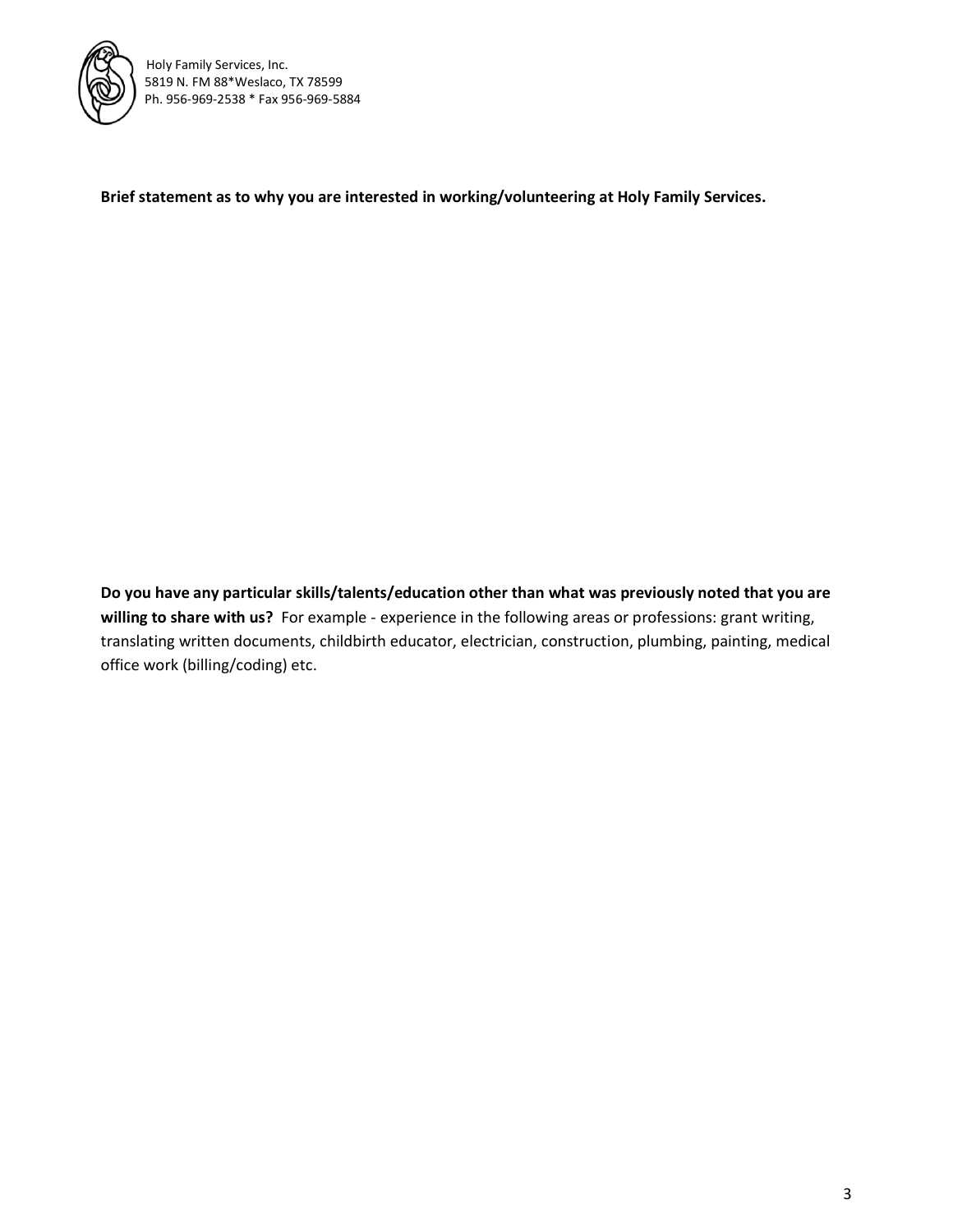

## **Please mark the appropriate response for the below questions.**

If you answer "No" to question 1, or "Yes" to any of the remaining (questions 2-11), please include an explanation on an additional page or on the back of this page. Know that your honesty will not exclude you from employment. Your explanation will be reviewed and thoughtful consideration given to your application.

| 1. | Are you able to perform the specific duties of this position                                                                                                                                                    | $\Box$ Yes, $\Box$ No               |
|----|-----------------------------------------------------------------------------------------------------------------------------------------------------------------------------------------------------------------|-------------------------------------|
| 2. | Are you currently under any limitations concerning your activities or work load?                                                                                                                                | □Yes, □No                           |
| 3. | Have you undergone treatment for alcoholism, drug dependence, or mental illness?                                                                                                                                | $\square$ Yes, $\square$ No         |
| 4. | Have you been convicted of a felony or misdemeanor (other than traffic violations)?                                                                                                                             | $\square$ Yes, $\square$ No         |
|    | Respond to the following only if you are applying for a clinical/healthcare position                                                                                                                            |                                     |
| 5. | Have any of your clinical licenses in any jurisdiction been denied, limited, suspended or<br>revoked?                                                                                                           | $\Box$ Yes, $\Box$ No<br>$\Box N/A$ |
| 6. | Has action been taken at any healthcare organization resulting in the denial, reduction,<br>limitation, suspension, revocation, or voluntary relinquishment of your privileges?                                 | □Yes, □No<br>$\Box N/A$             |
| 7. | Have you been suspended, sanctioned or otherwise restricted from participating in any private,<br>federal, or state health insurance program (e.g. Medicare or Medicare)?                                       | □Yes, □No<br>$\Box N/A$             |
| 8. | Have you been the subject of any investigation by any private, federal or state agency<br>concerning your participation in any health insurance program?                                                        | $\Box$ Yes, $\Box$ No<br>$\Box N/A$ |
| 9. | Have you withdrawn an application for appointment, reappointment and/or clinical privileges<br>or resigned from a medical staff pending deliberation regarding your clinical privileges or staff<br>membership? | $\Box$ Yes, $\Box$ No<br>$\Box N/A$ |
|    | 10. If you have a narcotics registration, has it been challenged, suspended or revoked?                                                                                                                         | $\Box$ Yes, $\Box$ No<br>$\Box N/A$ |
|    | 11. Has your professional liability insurance coverage been terminated, limited, or suspended by<br>any insurance?                                                                                              | $\Box$ Yes, $\Box$ No<br>$\Box N/A$ |

I attest that, to the best of my knowledge, that the information provided and the answers to the questions asked on this application are accurate and true.

Signature: Name (print): Date:

٦